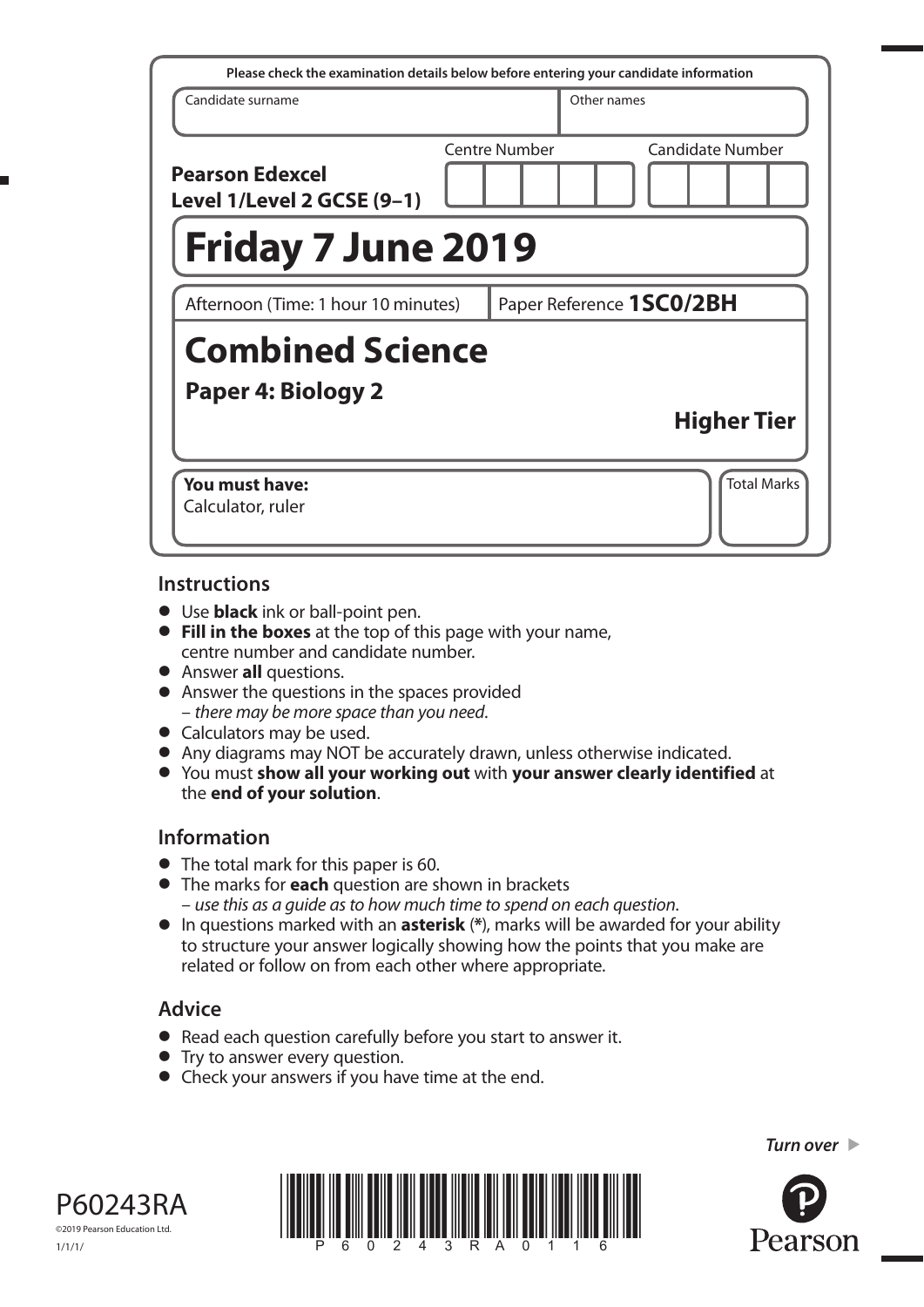# **DOMORWIRENT HERSARE**

# **Answer ALL questions. Write your answers in the spaces provided.**

### Some questions must be answered with a cross in a box  $\boxtimes$ . If you change your mind about an answer, put a line through the box  $\mathbb{\mathbb{R}}$  and then mark your new answer with a cross  $\boxtimes$ .

**1** (a) A student was investigating the populations of organisms in a garden.

 Figure 1 shows the estimates of the number and biomass of some of the organisms in the garden.

| organisms         | number         | mean biomass of each<br>organism in grams | biomass of<br>population in grams |
|-------------------|----------------|-------------------------------------------|-----------------------------------|
| cabbages (plants) | 80             | 70                                        | 5600                              |
| earthworms        | 620            | 3.4                                       |                                   |
| slugs             | 30             | 4.1                                       | 123                               |
| hedgehogs         |                | 620                                       | 620                               |
| squirrels         | $\mathfrak{D}$ | 600                                       | 1200                              |

### **Figure 1**

(i) Calculate the biomass of the population of earthworms in the garden.

**(1)**

 (ii) Hedgehogs eat slugs and earthworms. Slug pellets were used to kill the slugs.

 Explain how killing the slugs would affect the population of earthworms in this garden.

....................................................................................................................................................................................................................................................................................

....................................................................................................................................................................................................................................................................................

....................................................................................................................................................................................................................................................................................

....................................................................................................................................................................................................................................................................................

....................................................................................................................................................................................................................................................................................

**(2)**

..............................................................

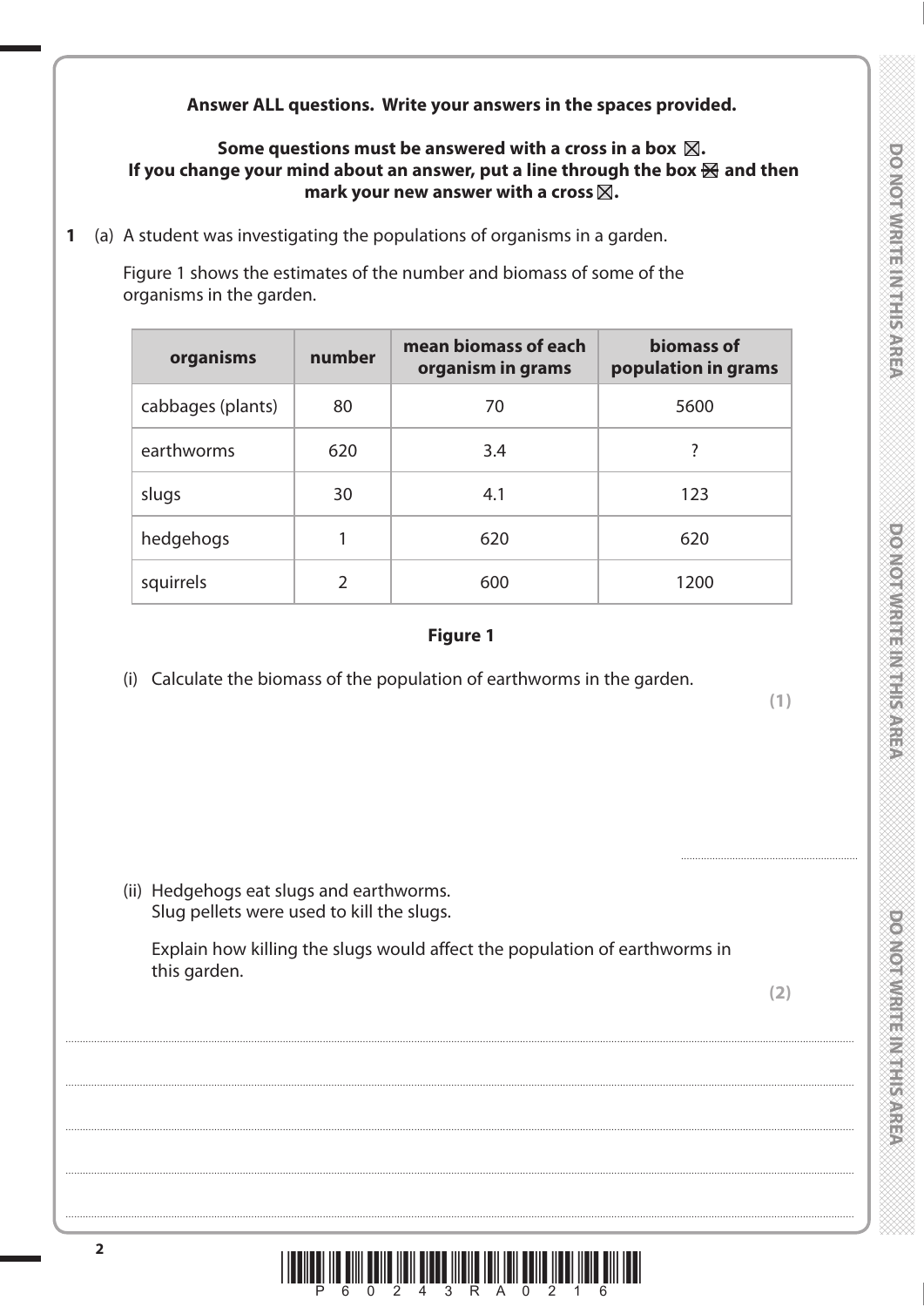|                                         | (iii) Describe a method that could be used to estimate the population of slugs in<br>the garden. | (3) |
|-----------------------------------------|--------------------------------------------------------------------------------------------------|-----|
|                                         |                                                                                                  |     |
| <b>DOMOT WRITEIN THIS AREA</b>          |                                                                                                  |     |
|                                         |                                                                                                  |     |
|                                         |                                                                                                  |     |
|                                         | (b) Explain how cabbages, earthworms and squirrels contribute to the carbon cycle.               | (3) |
| <b>MEDIAN ARTISTS AND REAL PROPERTY</b> |                                                                                                  |     |
|                                         |                                                                                                  |     |
|                                         |                                                                                                  |     |
|                                         |                                                                                                  |     |
|                                         | (Total for Question 1 = 9 marks)                                                                 |     |
|                                         |                                                                                                  |     |
|                                         |                                                                                                  |     |
|                                         |                                                                                                  |     |
| <b>DONOTWRITEINIENS AREA</b>            |                                                                                                  |     |
|                                         |                                                                                                  |     |
|                                         |                                                                                                  |     |

**SERIES** 



 $\overline{\mathbf{3}}$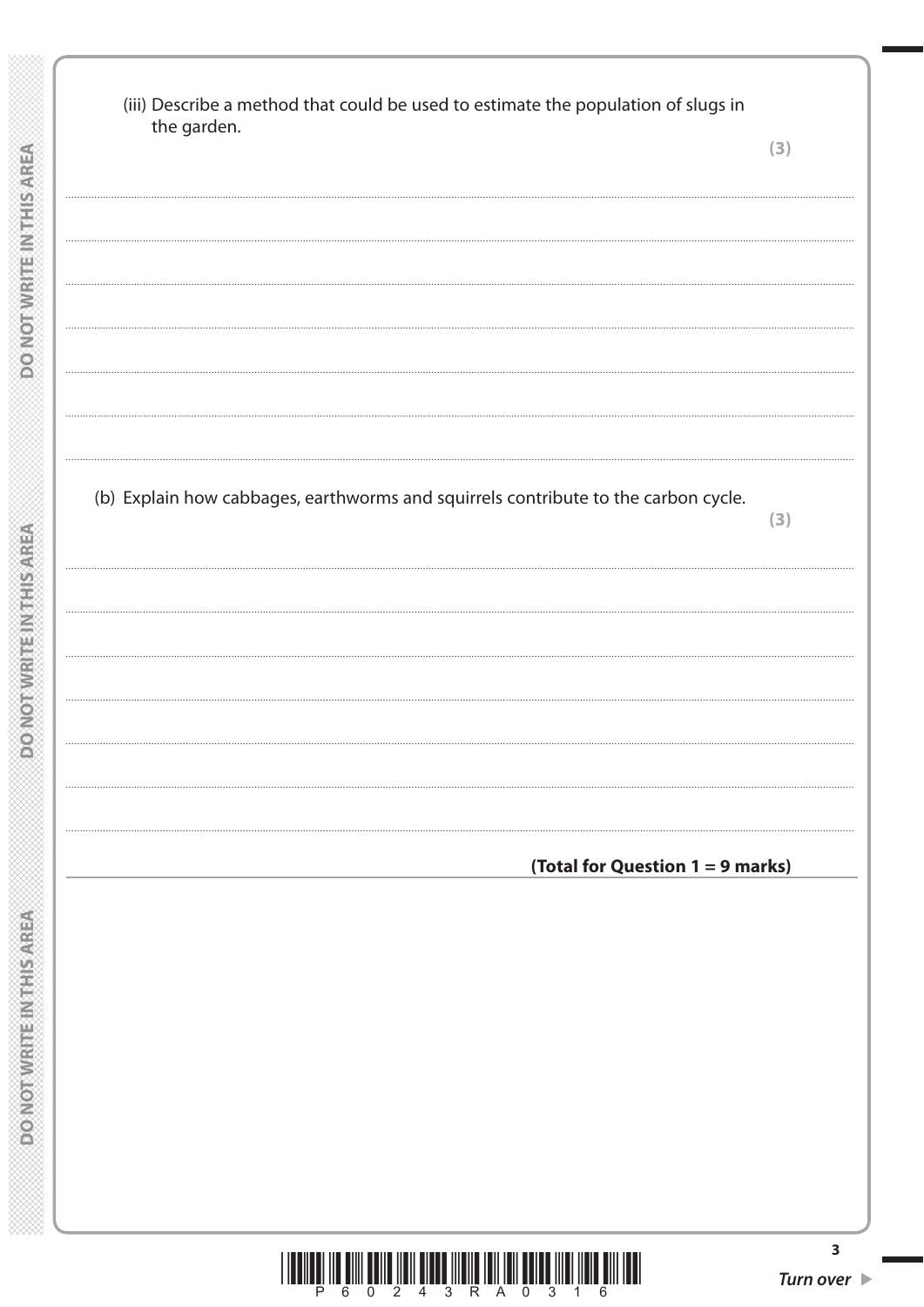**DO NOT WRITE IN THE IN THIS AREA DO NOT WRITE IN THIS AREA DO NOT WRITE IN THIS AREA DO NOT WRITE IN THIS AREA DO NOT WRITE IN THE INTERNATIONAL CONTINUES. THE INTERNATIONAL CONTINUES. DOOMORAL HEADERS ARE** 



**2** (a) A student investigated respiration in three different organisms.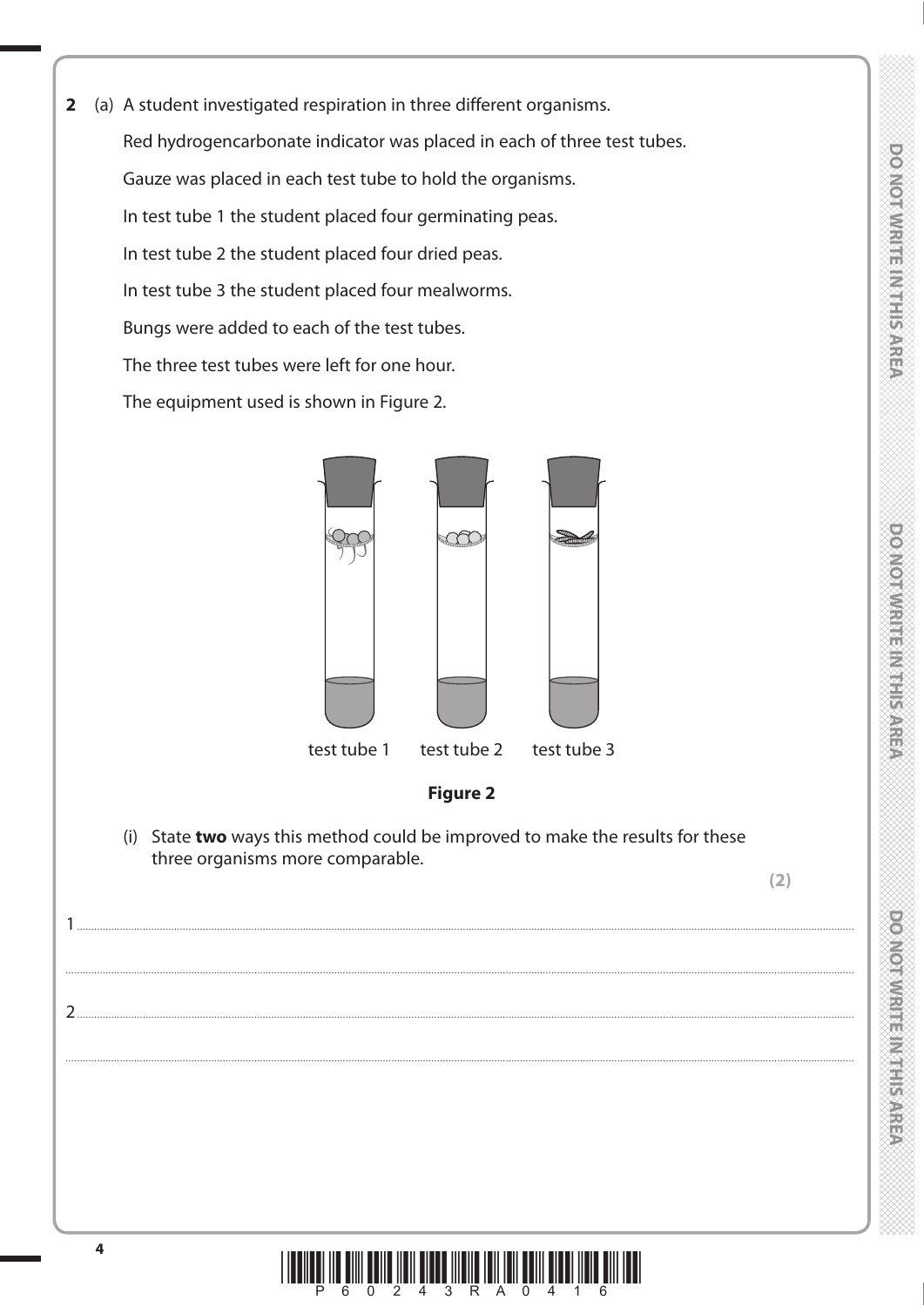|                            |   |                                          | (ii) Describe a suitable control for this investigation.                         | (2)        |  |
|----------------------------|---|------------------------------------------|----------------------------------------------------------------------------------|------------|--|
|                            |   |                                          |                                                                                  |            |  |
|                            |   |                                          | (b) Hydrogencarbonate indicator changes from red to yellow when more             |            |  |
| carbon dioxide is present. |   |                                          |                                                                                  |            |  |
|                            |   |                                          | The results for this investigation are shown in Figure 3.                        |            |  |
|                            |   | organisms                                | colour of hydrogencarbonate indicator                                            |            |  |
|                            |   | germinating peas                         | yellow                                                                           |            |  |
|                            |   | dried peas                               | red                                                                              |            |  |
|                            |   | mealworms                                | yellow                                                                           |            |  |
|                            |   |                                          |                                                                                  |            |  |
|                            |   |                                          | <b>Figure 3</b>                                                                  |            |  |
| (i)                        |   |                                          | Explain why the result for the germinating peas is different from the result for |            |  |
|                            |   | the dried peas.                          |                                                                                  |            |  |
|                            |   |                                          |                                                                                  |            |  |
|                            |   |                                          |                                                                                  |            |  |
|                            |   |                                          |                                                                                  |            |  |
|                            |   |                                          |                                                                                  |            |  |
|                            |   |                                          |                                                                                  |            |  |
|                            |   |                                          |                                                                                  |            |  |
|                            |   |                                          | (ii) How was the carbon dioxide produced in this investigation?                  |            |  |
|                            |   | A by photosynthesis                      |                                                                                  |            |  |
|                            | B |                                          | when glucose is broken down in the presence of oxygen                            |            |  |
|                            |   |                                          | C when glucose is broken down in the absence of oxygen                           |            |  |
|                            | D | by the reaction between oxygen and water |                                                                                  | (2)<br>(1) |  |

 $\begin{array}{c} \text{if} \ \text{if} \ \text{if} \ \text{if} \ \text{if} \ \text{if} \ \text{if} \ \text{if} \ \text{if} \ \text{if} \ \text{if} \ \text{if} \ \text{if} \ \text{if} \ \text{if} \ \text{if} \ \text{if} \ \text{if} \ \text{if} \ \text{if} \ \text{if} \ \text{if} \ \text{if} \ \text{if} \ \text{if} \ \text{if} \ \text{if} \ \text{if} \ \text{if} \ \text{if} \ \text{if} \ \text{if} \ \text{if} \ \text{if} \ \text{if} \ \text{$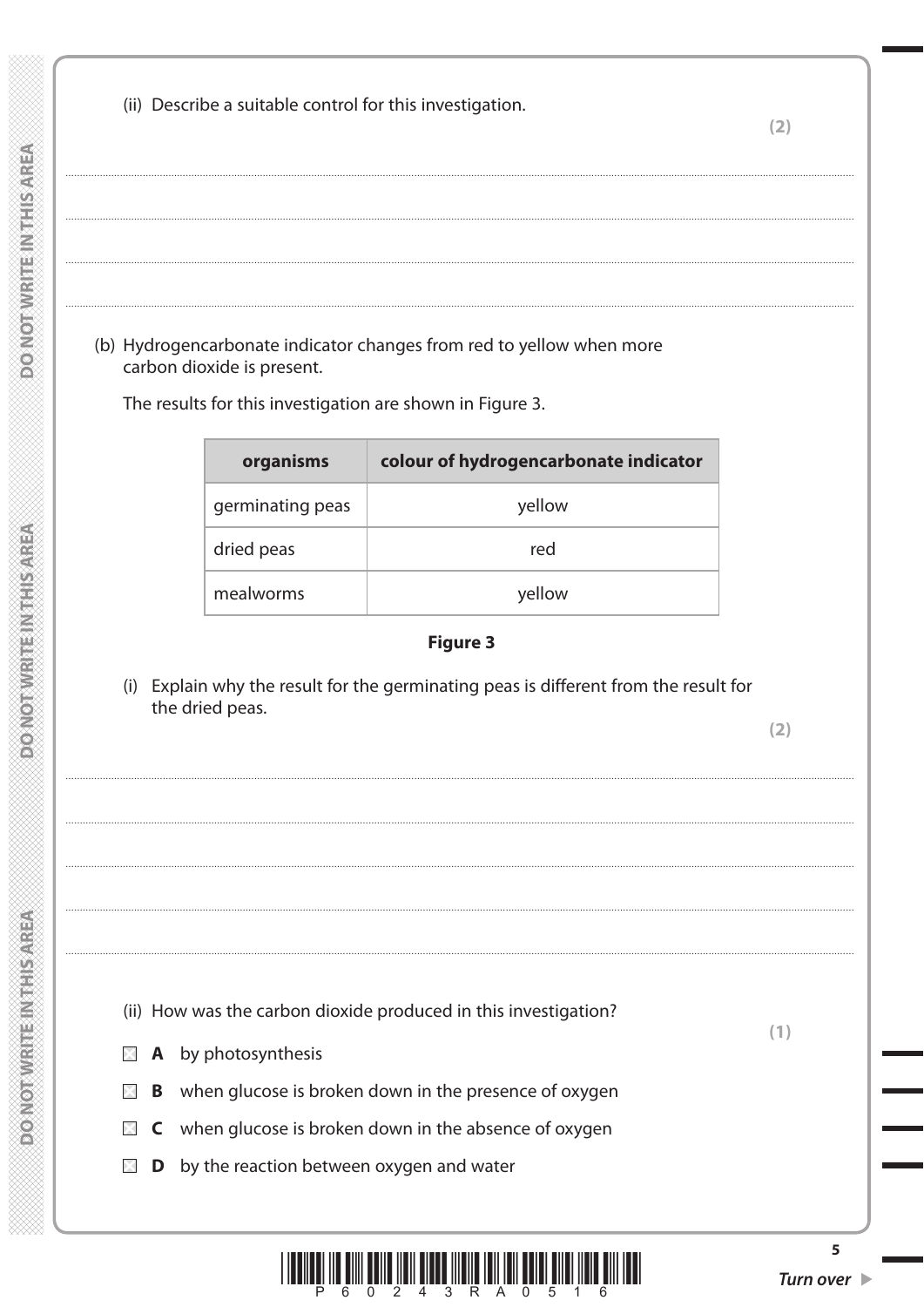|   | (c) Explain why cellular respiration is essential for living organisms.         | (2) |
|---|---------------------------------------------------------------------------------|-----|
|   |                                                                                 |     |
|   |                                                                                 |     |
|   |                                                                                 |     |
|   |                                                                                 |     |
|   | (Total for Question 2 = 9 marks)                                                |     |
|   |                                                                                 |     |
|   |                                                                                 |     |
|   |                                                                                 |     |
|   |                                                                                 |     |
|   |                                                                                 |     |
|   |                                                                                 |     |
|   |                                                                                 |     |
|   |                                                                                 |     |
|   |                                                                                 |     |
|   |                                                                                 |     |
|   |                                                                                 |     |
|   |                                                                                 |     |
|   |                                                                                 |     |
|   |                                                                                 |     |
|   |                                                                                 |     |
|   |                                                                                 |     |
|   |                                                                                 |     |
|   |                                                                                 |     |
|   |                                                                                 |     |
|   |                                                                                 |     |
| 6 | <u> I TERMERI ME RIMI RAMA MAN BIRAR MEME IBN 1811 RAMA BITAN MAR BITI TERI</u> |     |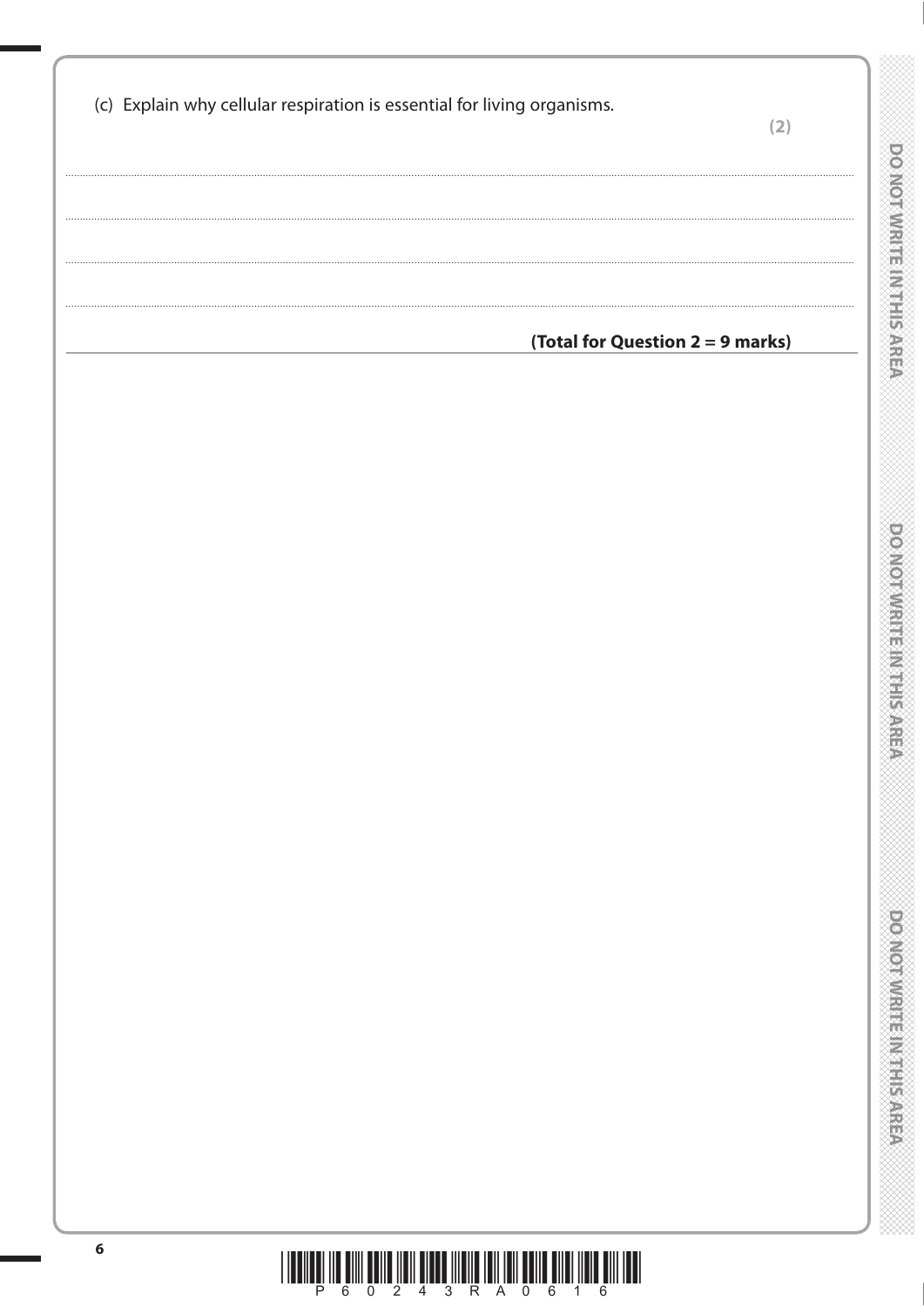

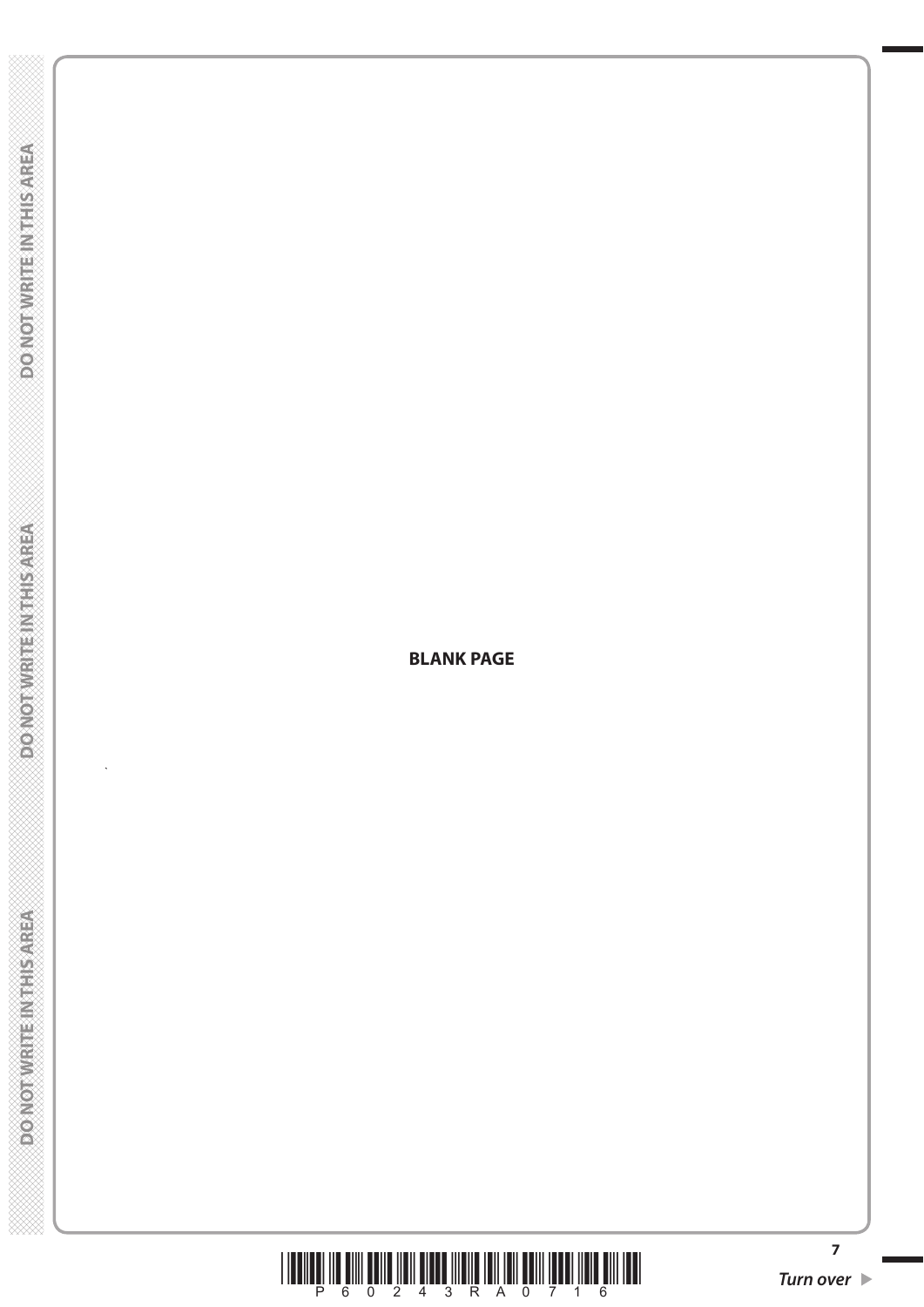|             |          |   | (a) (i) Water enters a plant through root hair cells.                         |     |
|-------------|----------|---|-------------------------------------------------------------------------------|-----|
|             |          |   | Root hair cells have                                                          | (1) |
|             | $\times$ |   | A a small surface area and thin cell walls                                    |     |
|             |          |   | <b>B</b> a small surface area and thick cell walls                            |     |
|             | $\times$ | C | a large surface area and thin cell walls                                      |     |
|             | $\times$ | D | a large surface area and thick cell walls                                     |     |
|             |          |   | (ii) Explain how water in the root is transported to the leaves of the plant. | (2) |
|             |          |   |                                                                               |     |
|             |          |   |                                                                               |     |
|             |          |   |                                                                               |     |
|             |          |   |                                                                               |     |
|             |          |   | (b) How is sucrose transported from the leaves to other parts of the plant?   | (1) |
|             |          |   | A by osmosis through the phloem                                               |     |
|             | B        |   | by osmosis through the xylem                                                  |     |
| $\boxtimes$ | C        |   | by translocation through the phloem                                           |     |
| $\boxtimes$ | D        |   | by translocation through the xylem                                            |     |
|             |          |   |                                                                               |     |
|             |          |   |                                                                               |     |
|             |          |   |                                                                               |     |
|             |          |   |                                                                               |     |
|             |          |   |                                                                               |     |
|             |          |   |                                                                               |     |
|             |          |   |                                                                               |     |
|             |          |   |                                                                               |     |
|             |          |   |                                                                               |     |
|             |          |   |                                                                               |     |
|             |          |   |                                                                               |     |

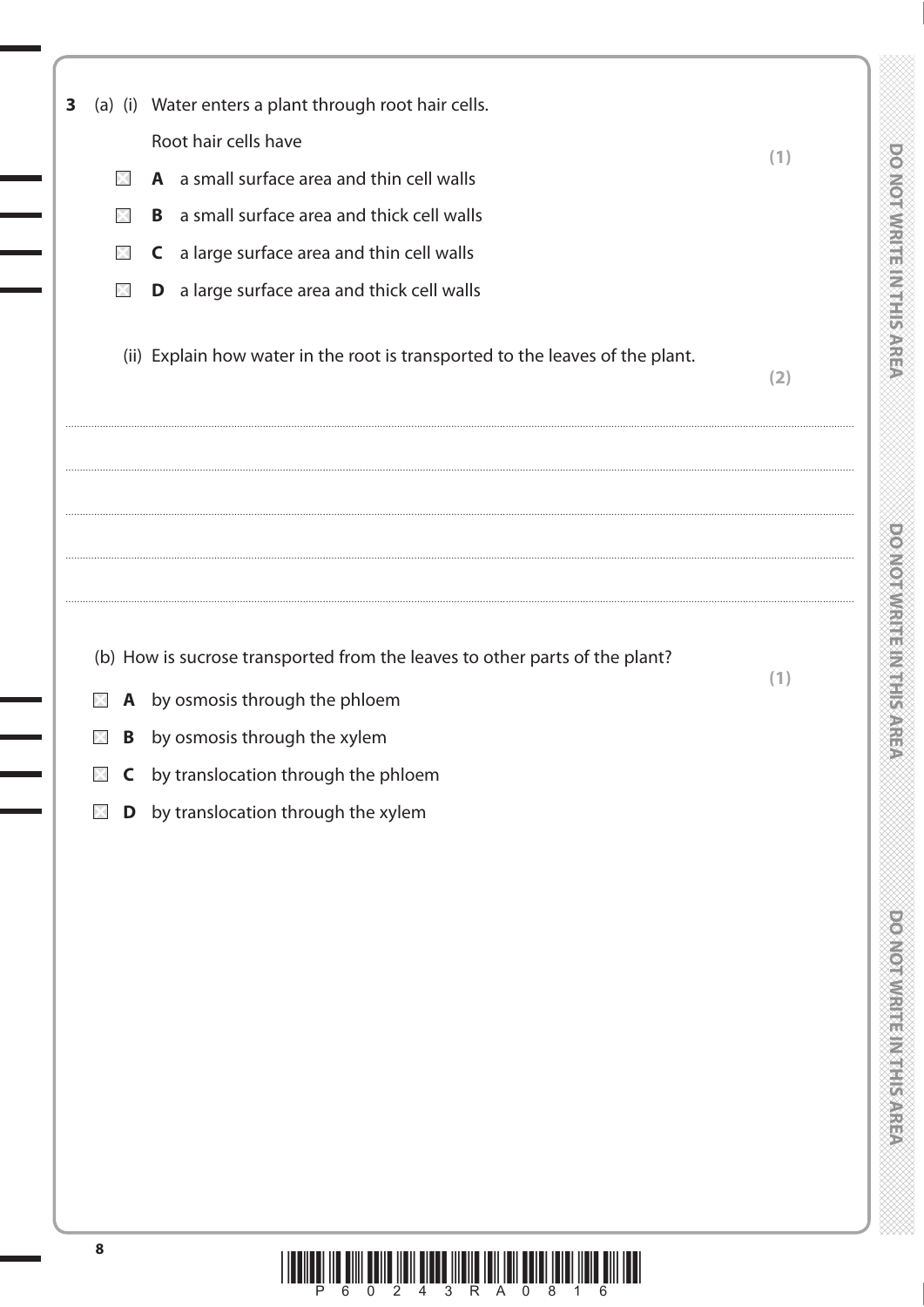

6 0 2 4 3 R A  $\overline{0}$ -9 -6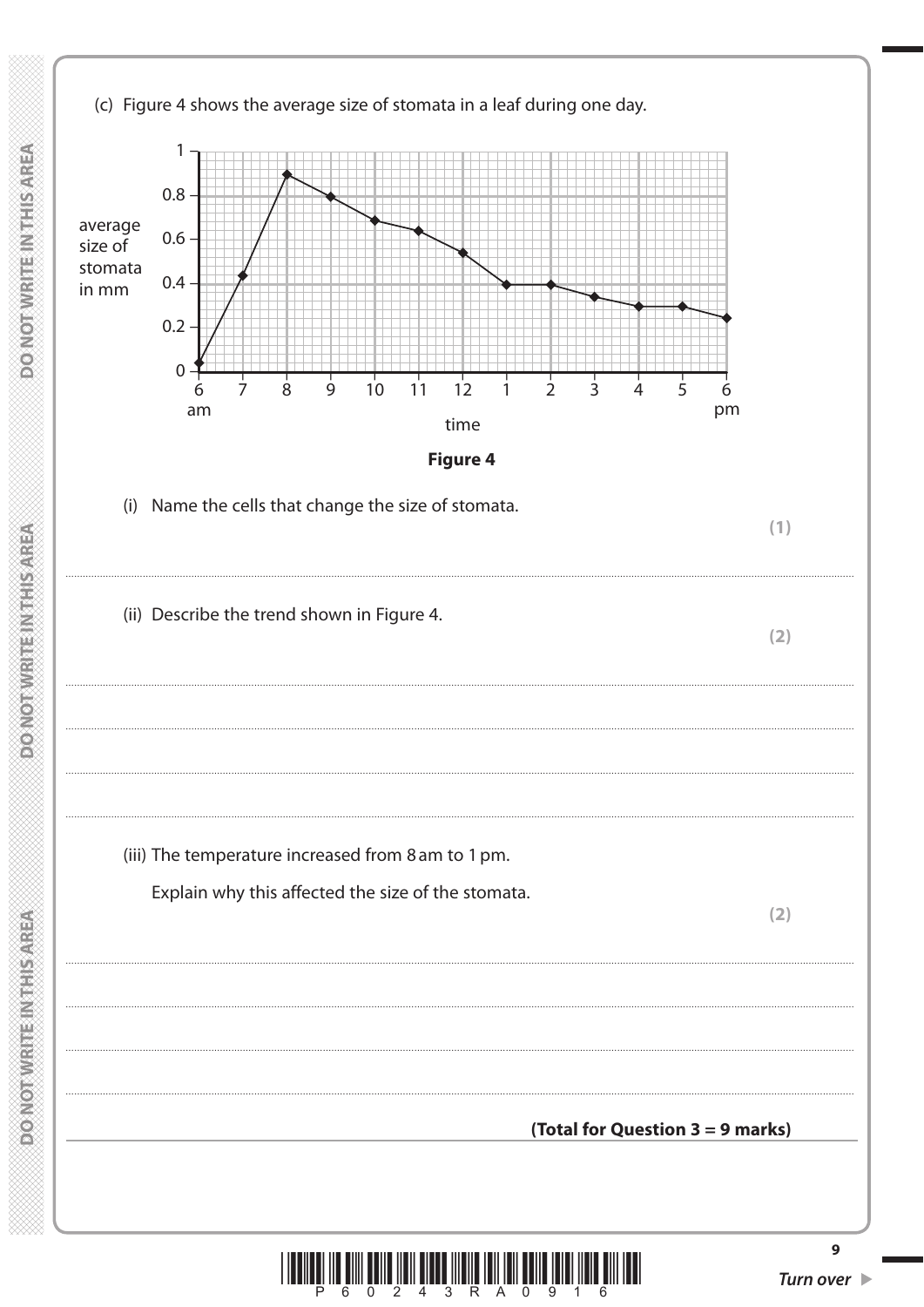|  |   | Č                        |  |  |
|--|---|--------------------------|--|--|
|  |   | Ó                        |  |  |
|  |   |                          |  |  |
|  |   |                          |  |  |
|  |   |                          |  |  |
|  |   |                          |  |  |
|  |   |                          |  |  |
|  |   |                          |  |  |
|  |   |                          |  |  |
|  |   |                          |  |  |
|  |   | Ž                        |  |  |
|  |   |                          |  |  |
|  |   |                          |  |  |
|  |   |                          |  |  |
|  |   |                          |  |  |
|  |   | g                        |  |  |
|  |   |                          |  |  |
|  |   |                          |  |  |
|  |   |                          |  |  |
|  |   |                          |  |  |
|  |   |                          |  |  |
|  |   |                          |  |  |
|  |   |                          |  |  |
|  |   |                          |  |  |
|  |   |                          |  |  |
|  |   |                          |  |  |
|  |   |                          |  |  |
|  |   |                          |  |  |
|  |   |                          |  |  |
|  |   |                          |  |  |
|  |   |                          |  |  |
|  |   |                          |  |  |
|  |   |                          |  |  |
|  |   |                          |  |  |
|  |   |                          |  |  |
|  |   | 쓱                        |  |  |
|  |   |                          |  |  |
|  |   | $\widetilde{\mathbf{u}}$ |  |  |
|  |   |                          |  |  |
|  |   |                          |  |  |
|  |   |                          |  |  |
|  |   |                          |  |  |
|  |   |                          |  |  |
|  | ň |                          |  |  |
|  |   |                          |  |  |
|  | € |                          |  |  |
|  |   |                          |  |  |
|  |   |                          |  |  |
|  |   | ▰                        |  |  |
|  |   |                          |  |  |
|  |   |                          |  |  |
|  |   |                          |  |  |
|  |   |                          |  |  |
|  |   |                          |  |  |
|  |   |                          |  |  |
|  |   |                          |  |  |
|  |   |                          |  |  |
|  |   |                          |  |  |
|  |   |                          |  |  |
|  |   | Î                        |  |  |
|  |   |                          |  |  |
|  |   |                          |  |  |
|  | U |                          |  |  |
|  |   |                          |  |  |
|  |   |                          |  |  |
|  |   |                          |  |  |
|  |   |                          |  |  |
|  |   |                          |  |  |
|  |   |                          |  |  |
|  |   |                          |  |  |
|  |   | 经典                       |  |  |
|  |   |                          |  |  |
|  |   |                          |  |  |
|  |   |                          |  |  |
|  |   |                          |  |  |
|  |   |                          |  |  |
|  |   |                          |  |  |
|  |   |                          |  |  |
|  |   |                          |  |  |
|  |   |                          |  |  |
|  |   |                          |  |  |
|  |   |                          |  |  |
|  |   |                          |  |  |
|  |   |                          |  |  |

|  | (a) (i) Women with the condition known as polycystic ovary syndrome (PCOS) do<br>not ovulate regularly.                |     |
|--|------------------------------------------------------------------------------------------------------------------------|-----|
|  | Women with PCOS can be treated using clomifene therapy.                                                                |     |
|  | Clomifene therapy stimulates the production of FSH.                                                                    |     |
|  | Name the endocrine gland that produces FSH.                                                                            | (1) |
|  | (ii) During this therapy, a woman takes a clomifene tablet each day for the first five days<br>of her menstrual cycle. |     |
|  | Describe the changes that would happen inside the ovaries during the first<br>five days of this treatment.             |     |
|  |                                                                                                                        | (2) |
|  |                                                                                                                        |     |
|  |                                                                                                                        |     |
|  |                                                                                                                        |     |
|  |                                                                                                                        |     |
|  |                                                                                                                        |     |
|  | (iii) Which hormone causes ovulation?                                                                                  | (1) |
|  | A LH                                                                                                                   |     |
|  | <b>FSH</b><br>в                                                                                                        |     |
|  | testosterone<br>C                                                                                                      |     |
|  | progesterone<br>D                                                                                                      |     |
|  | (iv) During clomifene therapy, the woman has a blood test on day 20 of the<br>menstrual cycle.                         |     |
|  | The blood test shows a high level of progesterone.                                                                     |     |
|  | Explain the cause of this high level of progesterone on day 20 of the menstrual cycle.                                 | (2) |
|  |                                                                                                                        |     |
|  |                                                                                                                        |     |
|  |                                                                                                                        |     |
|  |                                                                                                                        |     |
|  |                                                                                                                        |     |

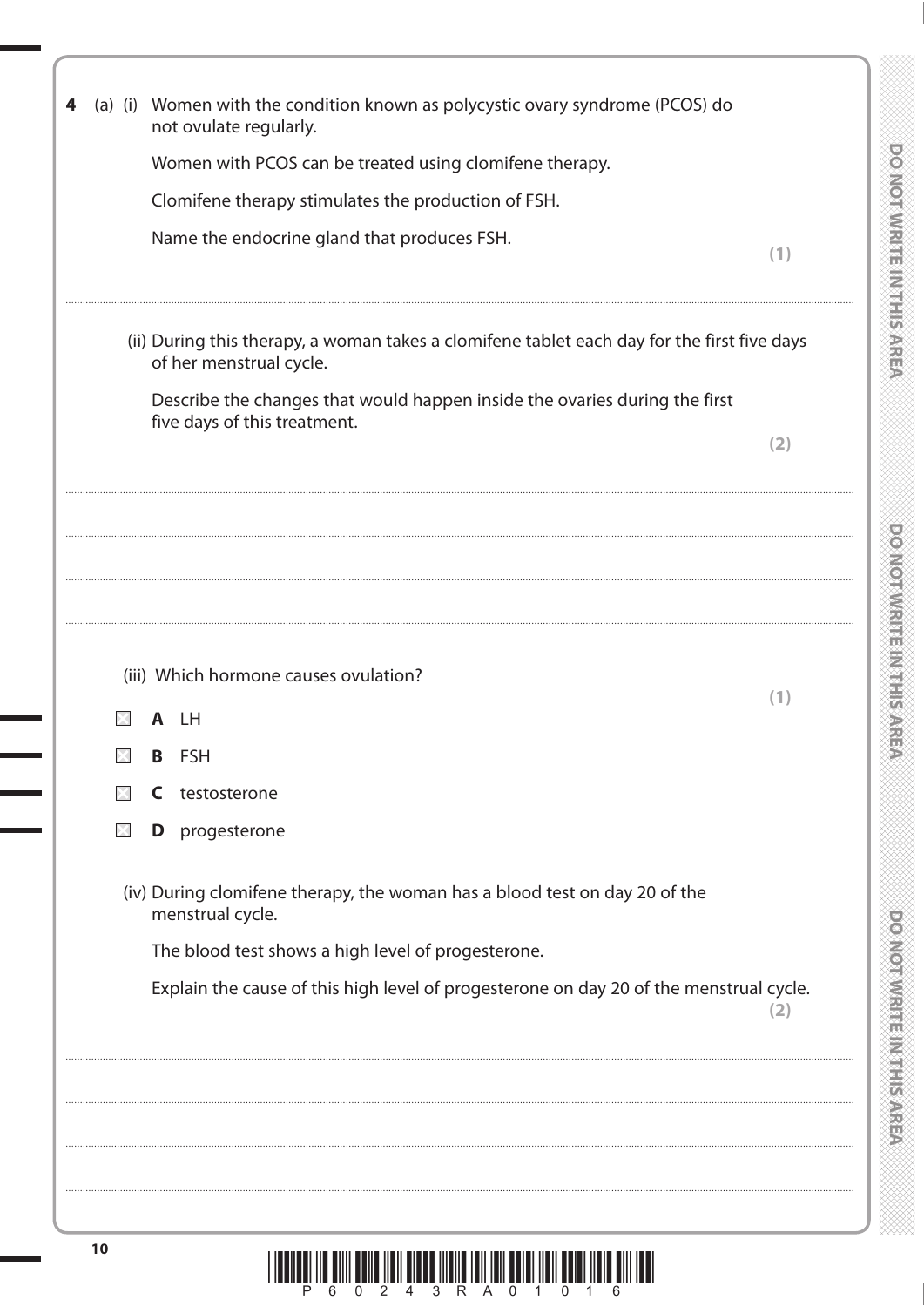(b) Hormones are also used as a method of contraception.

Explain why taking high levels of oestrogen and progesterone in the combined contraceptive pill reduces the chance of pregnancy.

 $(2)$ 

(c) The female population of Britain is 32.6 million.

The percentage of this population taking the combined contraceptive pill is 13.2%.

The combined pill is 98.8% effective.

Calculate the maximum number of females taking the combined contraceptive pill who could become pregnant.

 $(3)$ 

### (Total for Question 4 = 11 marks)

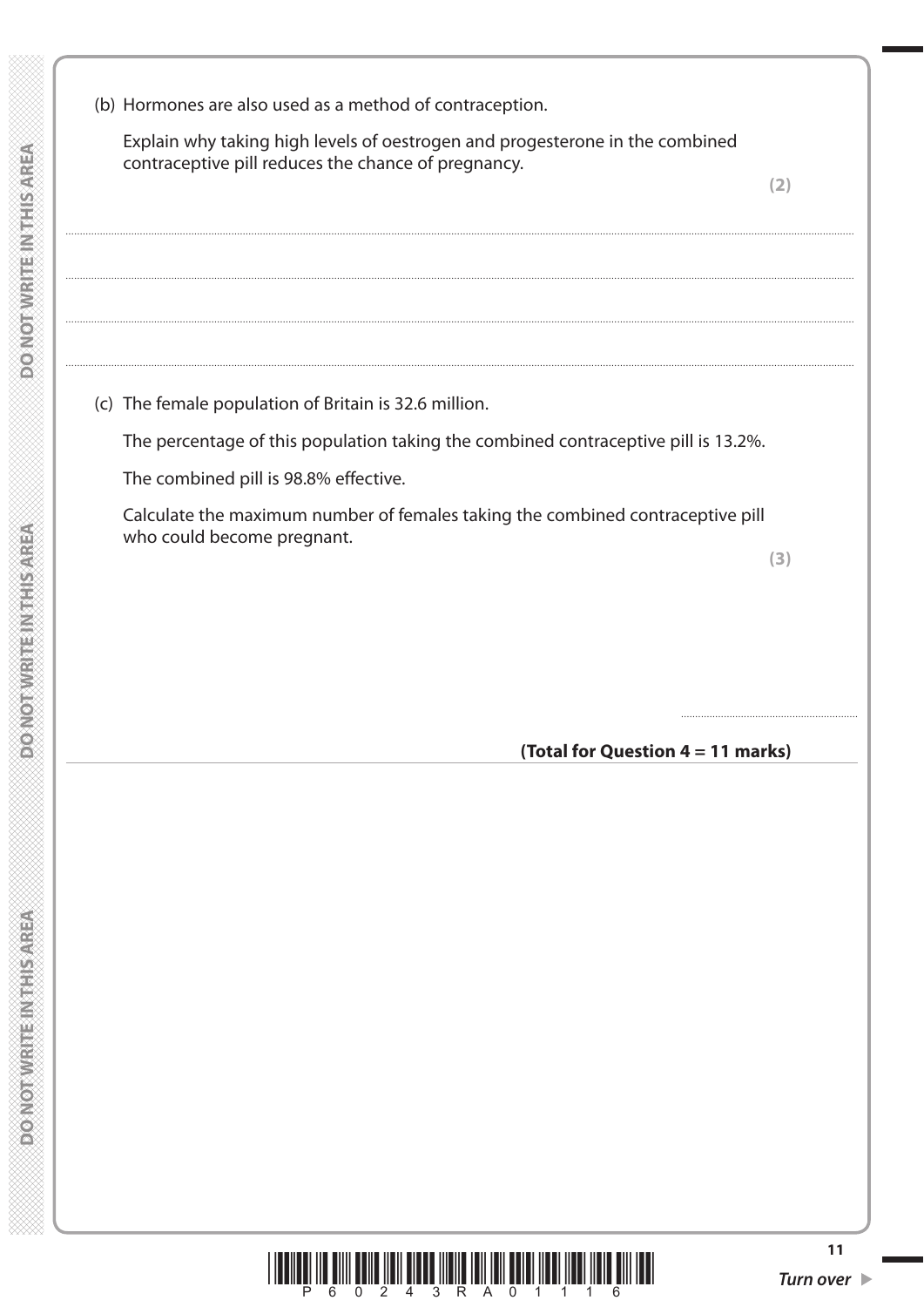

 $\overline{4}$ 

3 R A 0

**DONOMIAN ERIC HISTORY** 

**PONONNE HARRY STREET**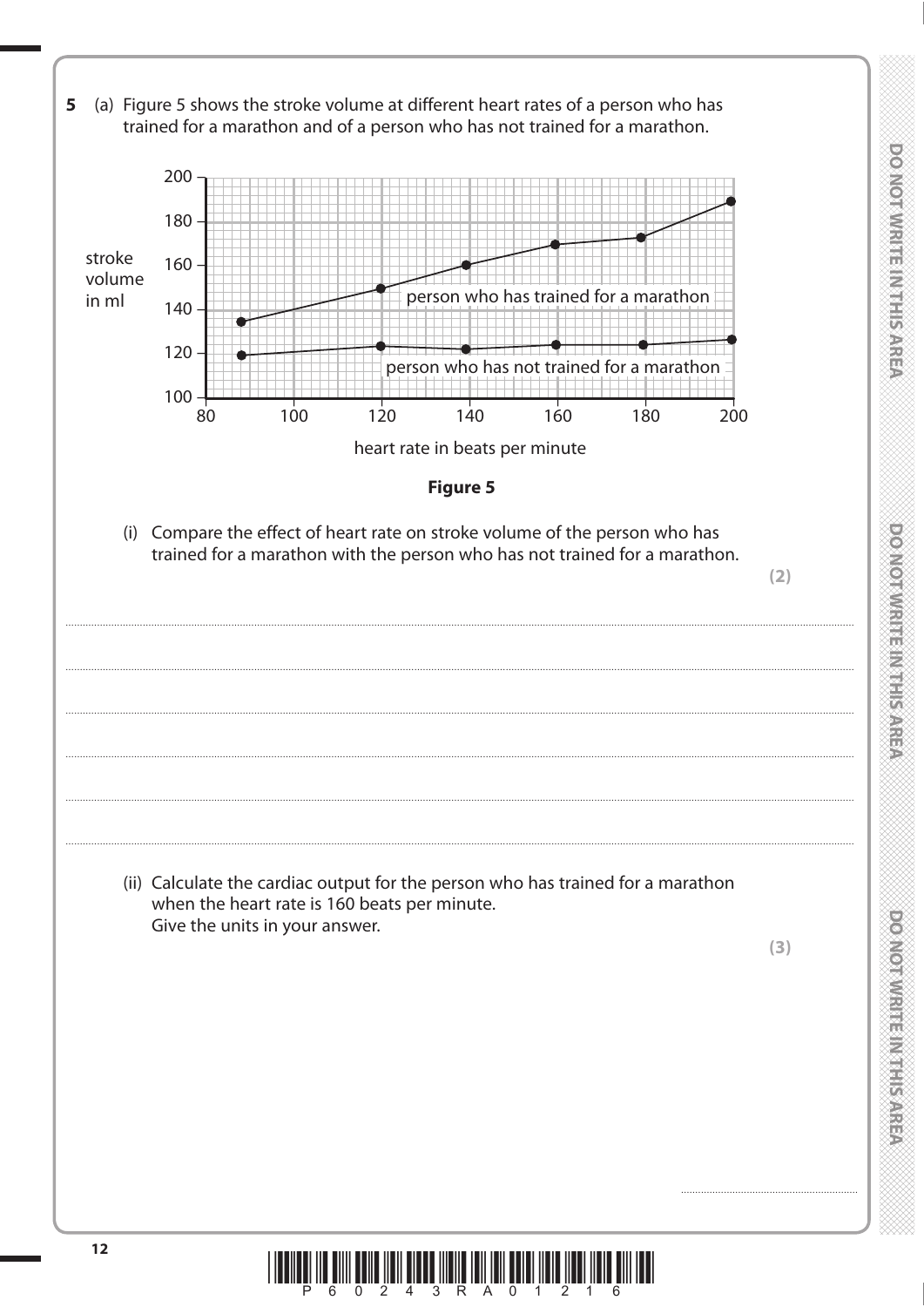|  |  |  | *(b) Blood from the body enters the heart through the vena cava. |  |
|--|--|--|------------------------------------------------------------------|--|
|--|--|--|------------------------------------------------------------------|--|

Describe how this blood flows through the heart and lungs to leave the heart through the aorta.

Include references to the chambers of the heart and the relevant valves in your answer.

 $(6)$ 

| (Total for Question $5 = 11$ marks) |  |
|-------------------------------------|--|
|-------------------------------------|--|

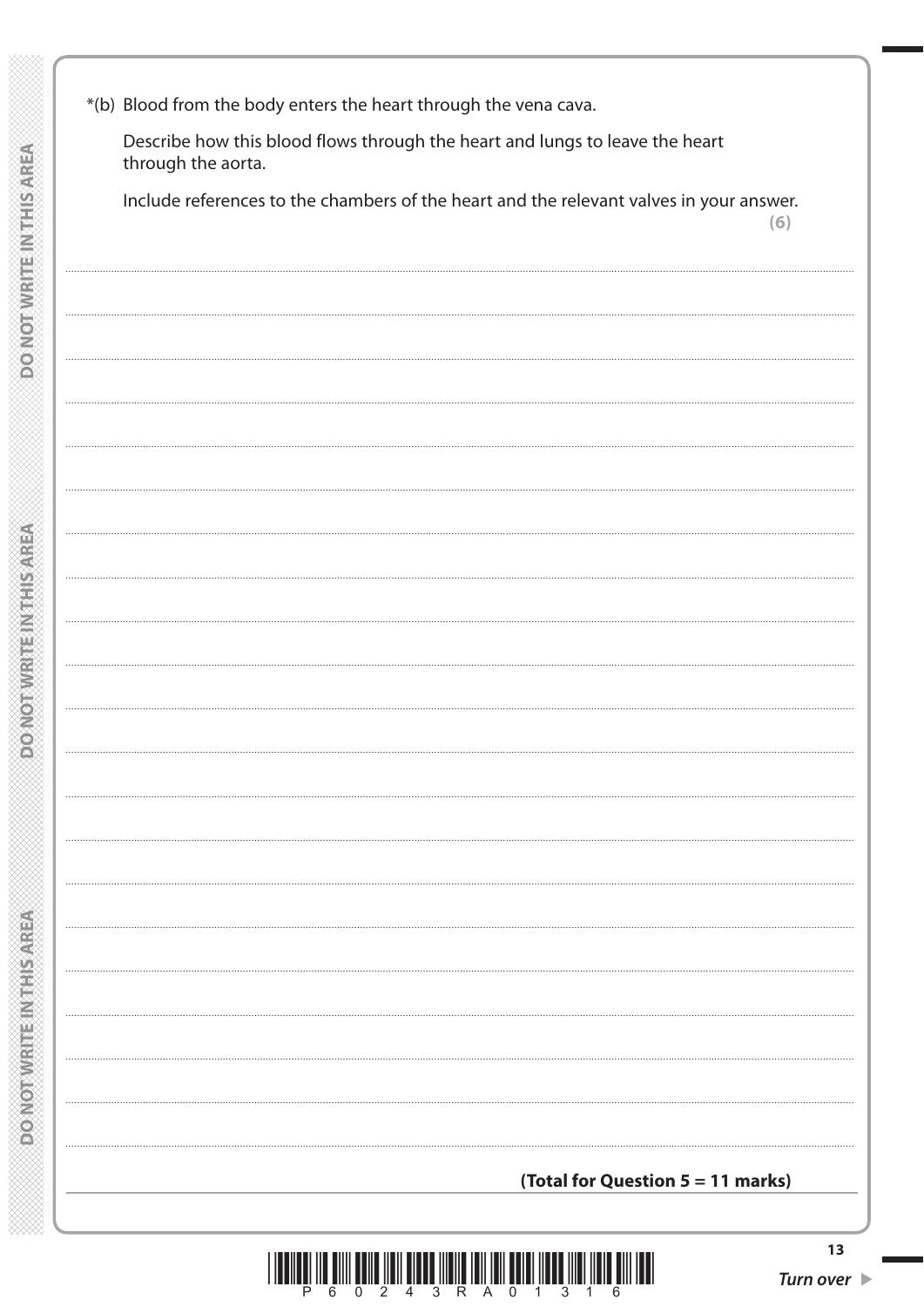**6** (a) Figure 6 shows the global movement of carbon into or out of the atmosphere.

| process                    | movement of carbon<br>into or out of the atmosphere<br>in gigatonnes per year |
|----------------------------|-------------------------------------------------------------------------------|
| photosynthesis             | 120.1                                                                         |
| respiration                | 119.6                                                                         |
| ocean uptake               | 92.8                                                                          |
| ocean loss                 | 90.0                                                                          |
| combustion of fossil fuels | 64                                                                            |

## **Figure 6**

Calculate the net mass of carbon added to the atmosphere each year.

**(2)**

# .gigatonnes

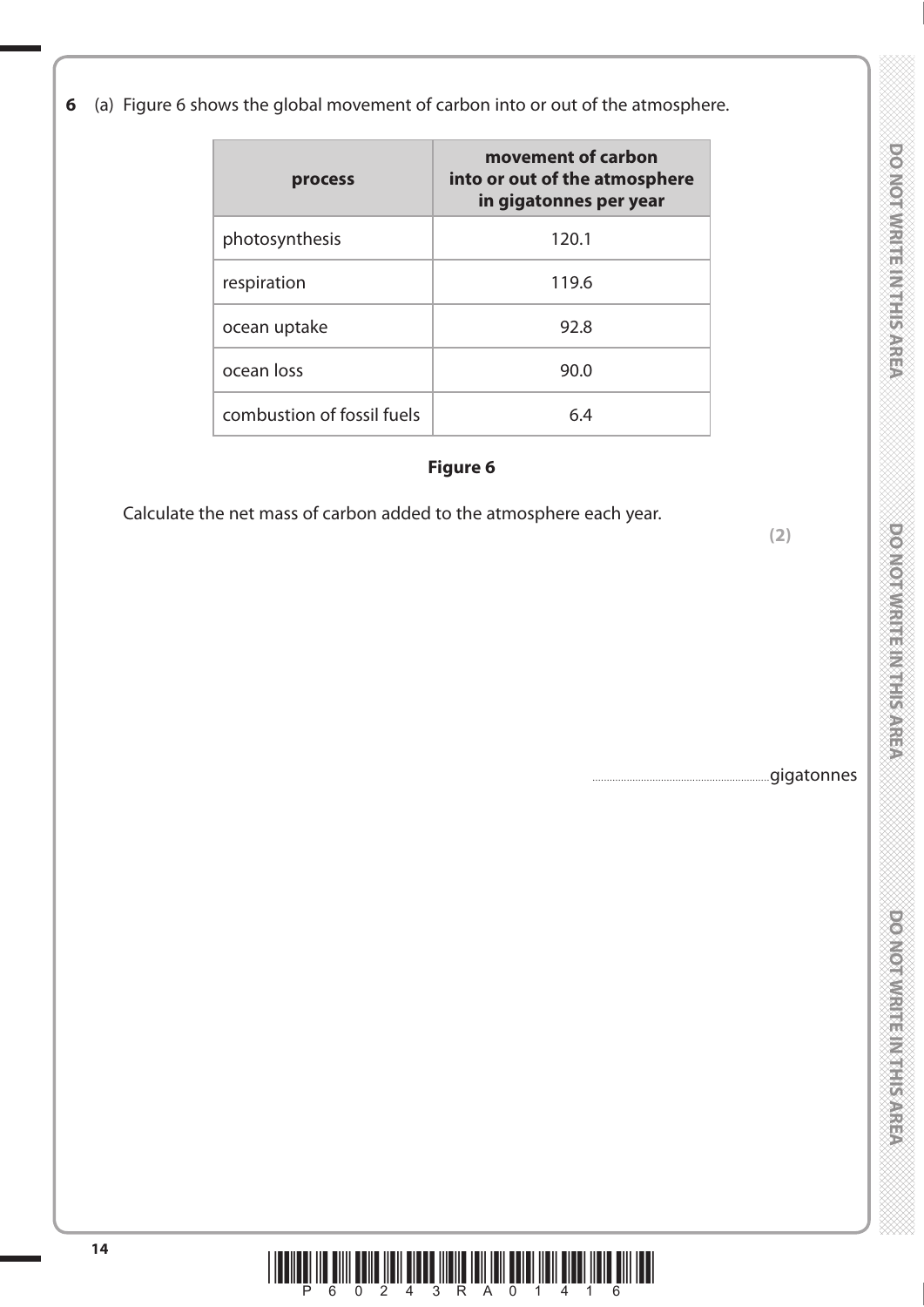(b) Joseph Priestley was a scientist who investigated how green plants and combustion affected the carbon cycle.

Figure 7 shows his first experiment.



in a bell jar

candle after 3 minutes



(i) State why the candle was not burning after three minutes.

 $(1)$ 

(ii) Joseph Priestley continued the investigation but placed a plant inside the bell jar as shown in Figure 8.



**Figure 8** 

0 2 4 3 R A 0 1 5

He observed that the candle stayed alight for two minutes more than the candle in the bell jar in the first experiment.

Explain his observation.



**DONOIRVIER NET SONOIO**